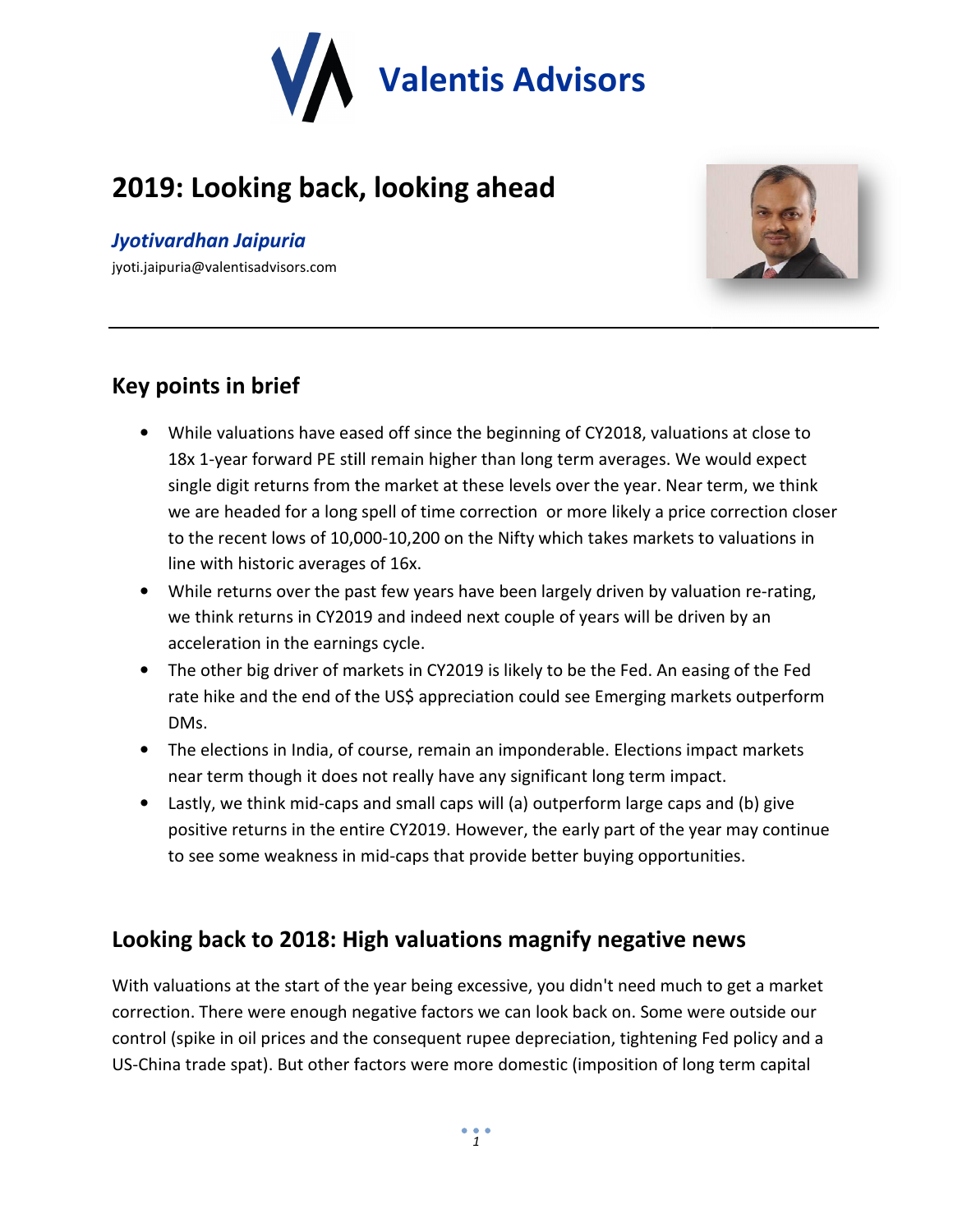

gains tax, the classification norms for mutual funds by SEBI, the ASM framework and finally the IL&FS blow-up). But what stood out in CY2018 was the narrowness of the markets.



**Chart 1: Relative Index return (%) - Sharp Under-performance by the mid and small caps** 

Source: Valentis research, ACE Equity

# **CY2018 - high volatility or normalization of volatility?**

Given the pain in all portfolios, CY18 would seem like an abnormal year. But actually, it was just a return to a normal year. It was 2017 that was an abnormal year!

Looking at drawdown every year (that is fall in markets from peak to bottom) 3 things stand out:

- 1. The drawdown in CY18 was less than the 15-year average drawdown in case of the nifty and the mid-cap indices. It is only in case of the small caps that the drawdown was higher than average.
- 2. One reason why this felt so much more painful is that CY17 was an extra-ordinary year having the lowest drawdown in the last 15 years. This had numbed investors into a sense of complacency since volatility has practically disappeared from equity markets. Indeed this is true of the world also - we had 12 consecutive months of positive monthly returns in CY17!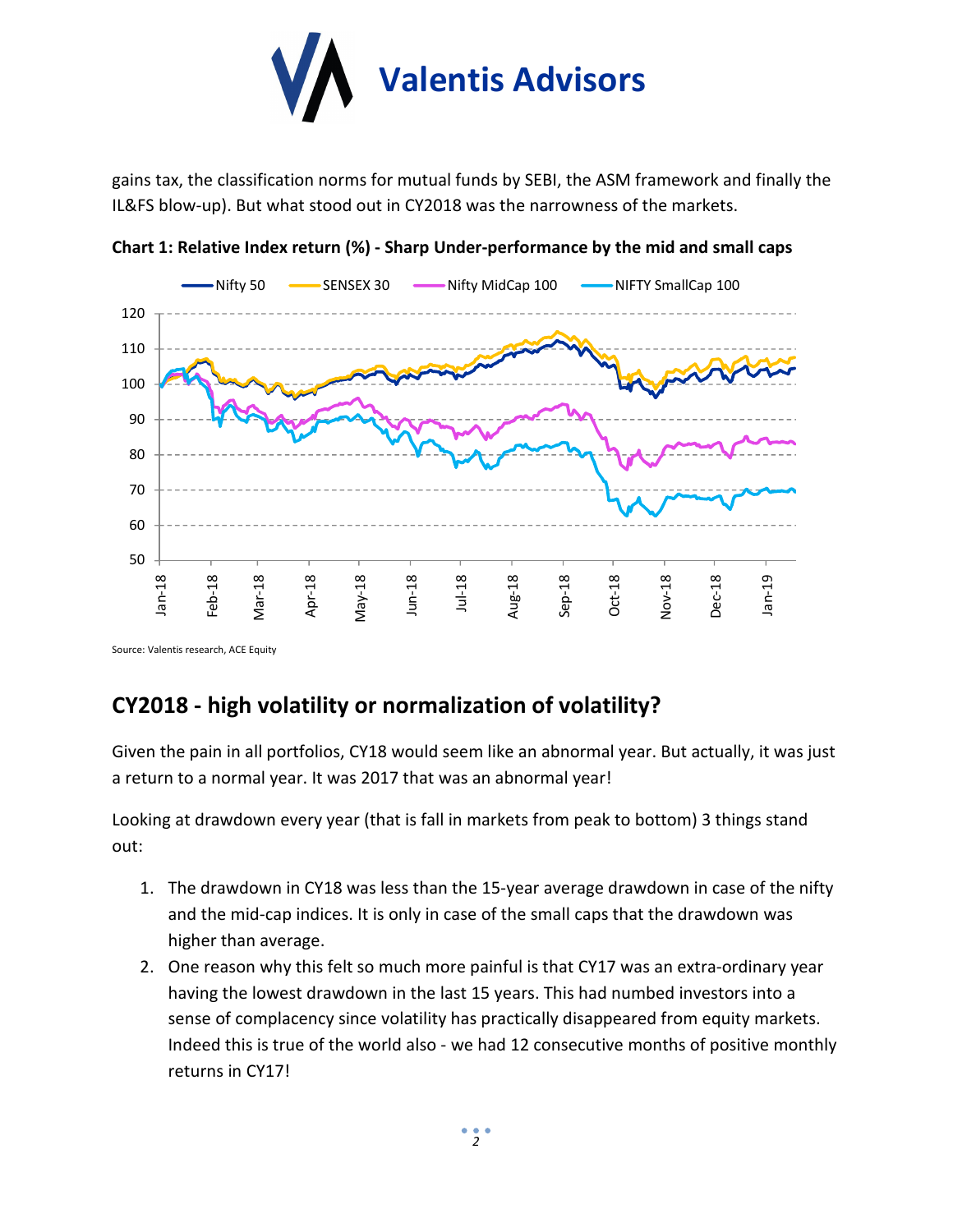

3. The other reason it was painful was that markets did not bounce after the draw-down. While average draw-down was not very different from an average year, the year-end returns were dramatically lower especially in case of mid-caps and small caps.

|                  | <b>SENSEX</b> |                 |        | <b>NIFTY MIDCAP 50</b> | <b>BSE SMALLCAP</b> |                 |
|------------------|---------------|-----------------|--------|------------------------|---------------------|-----------------|
| <b>CY</b>        | MDD %         | <b>Return %</b> | MDD %  | <b>Return %</b>        | MDD %               | <b>Return %</b> |
| CY <sub>04</sub> | $-27%$        | $-1%$           | $-27%$ | 30%                    | $-34%$              | 38%             |
| CY05             | $-13%$        | 42%             | $-16%$ | 37%                    | $-23%$              | 73%             |
| <b>CY06</b>      | $-29%$        | 59%             | $-39%$ | 25%                    | $-42%$              | 16%             |
| <b>CY07</b>      | $-15%$        | 47%             | $-21%$ | 72%                    | $-21%$              | 94%             |
| CY08             | $-60%$        | $-52%$          | $-71%$ | $-65%$                 | $-77%$              | $-72%$          |
| <b>CY09</b>      | $-21%$        | 81%             | $-30%$ | 100%                   | $-27%$              | 127%            |
| CY10             | $-11%$        | 17%             | $-16%$ | 10%                    | $-22%$              | 16%             |
| CY11             | $-26%$        | $-25%$          | $-42%$ | $-40%$                 | $-44%$              | $-43%$          |
| CY12             | $-13%$        | 26%             | $-21%$ | 35%                    | $-14%$              | 33%             |
| CY13             | $-12%$        | 9%              | $-31%$ | -3%                    | $-33%$              | $-11%$          |
| CY14             | -7%           | 30%             | $-12%$ | 46%                    | -9%                 | 69%             |
| CY15             | $-16%$        | -5%             | $-17%$ | 2%                     | $-14%$              | 7%              |
| CY16             | $-12%$        | 2%              | $-22%$ | 7%                     | $-20%$              | 2%              |
| CY17             | -4%           | 28%             | -8%    | 51%                    | -7%                 | 60%             |
| CY18             | $-14%$        | 6%              | $-23%$ | $-11%$                 | $-33%$              | $-24%$          |
| Average          | $-19%$        | 18%             | $-26%$ | 20%                    | -28%                | 26%             |

| Table 1: Drawdown history of various indices: CY18 was a normal year |  |
|----------------------------------------------------------------------|--|
|                                                                      |  |

Source: Valentis research, ACE Equity

# **2019 - Looking ahead**

- Over the past few years, most of the returns in the equity markets have come from valuation re-rating. We think returns over the next few years have to come from earnings growth.
- As we enter CY19 the good news is that valuations are not as expensive as they were at the start of CY18. The bad news is at a PE of 18x 1-year forward earnings they still remain higher than long term averages (and we are already factoring a 20% EPS growth for FY20). We could either see a long spell of time correction or more likely a price correction closer to the recent lows of 10,000-10,200 on the Nifty which takes markets to fair value.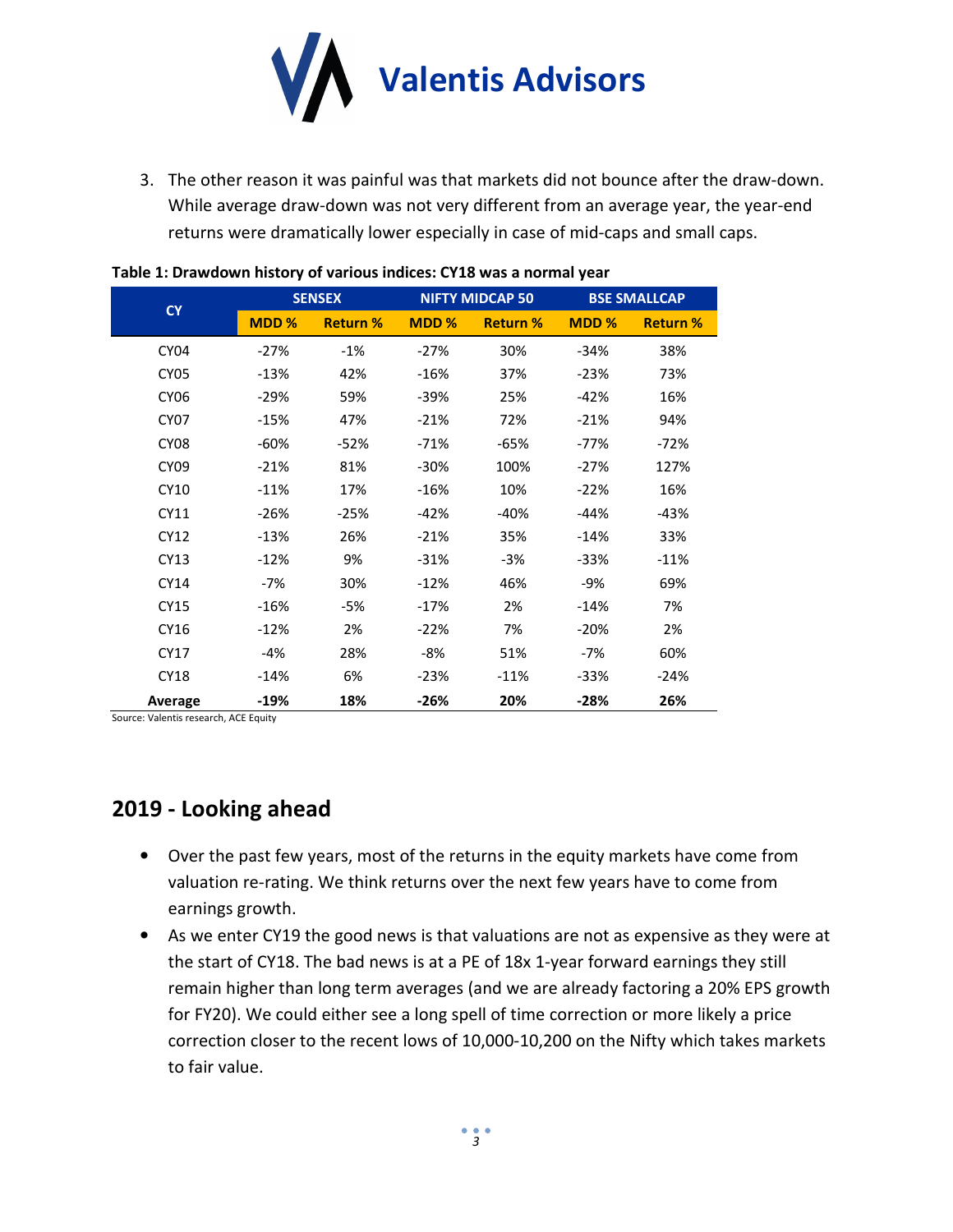

### **#1: Global markets and global central banks**

Our view is that we generally tend to under-estimate the impact of global events on our markets. Indeed in spite of the huge influx of retail India in equity markets, there is still a very tight co-relation between the Indian markets and emerging markets.

The bad news is that Central Banks are tightening liquidity. However, the good news is that we believe we are coming close to the end of the Fed rate hikes. A Goldilocks scenario for India is when the US economy slows down enough to stop rate hikes but does not go into a recession since that hurts Indian economic growth too. We could see that scenario play out in CY19 helping EMs outperform DMs. A possible recession in the USA, though that is not our base case, would be the key risk to this view.

#### **a) Global Central Banks tightening liquidity: Are we close to the end of Fed rate hikes?**

First the bad news. Global central banks are tightening liquidity and shrinking their balance sheet as the world normalizes a decade after the 2008 global financial crisis. The size of the balance sheet of 4 large central banks (China's PBoC, the Fed, ECB and Bank of Japan) was around US\$7 trillion (18% of GDP) in mid-2008. By March 2018, this had swelled to US\$20.6 trillion (40% of GDP). The combined balance sheet posted its first contraction since 2003 in October 2018 and fell at a faster pace in November 2018 to end at US\$19,5 trn. While the Fed has been tightening since early 2018, the PBoC has started tightening too in past couple of months.

The good news is that we are probably close to the end of the Fed rate increases. While the US economy has been strong partly led by the tax cuts, the momentum is faltering now. There are already some who fear a recession though we think it is unlikely. We think the Fed will hike only once this year and this will provide some support to the equity markets from a falling liquidity environment.

#### **b) Can the EM again start out-performing the DM?**

Since 2008, the developed markets (especially USA) have out-performed emerging markets. falling 18% vs a 25.9% rally in DMs. We think 2019 could see this change as Fed eases on the interest rate hikes and the long spell of US dollar appreciation comes to an end.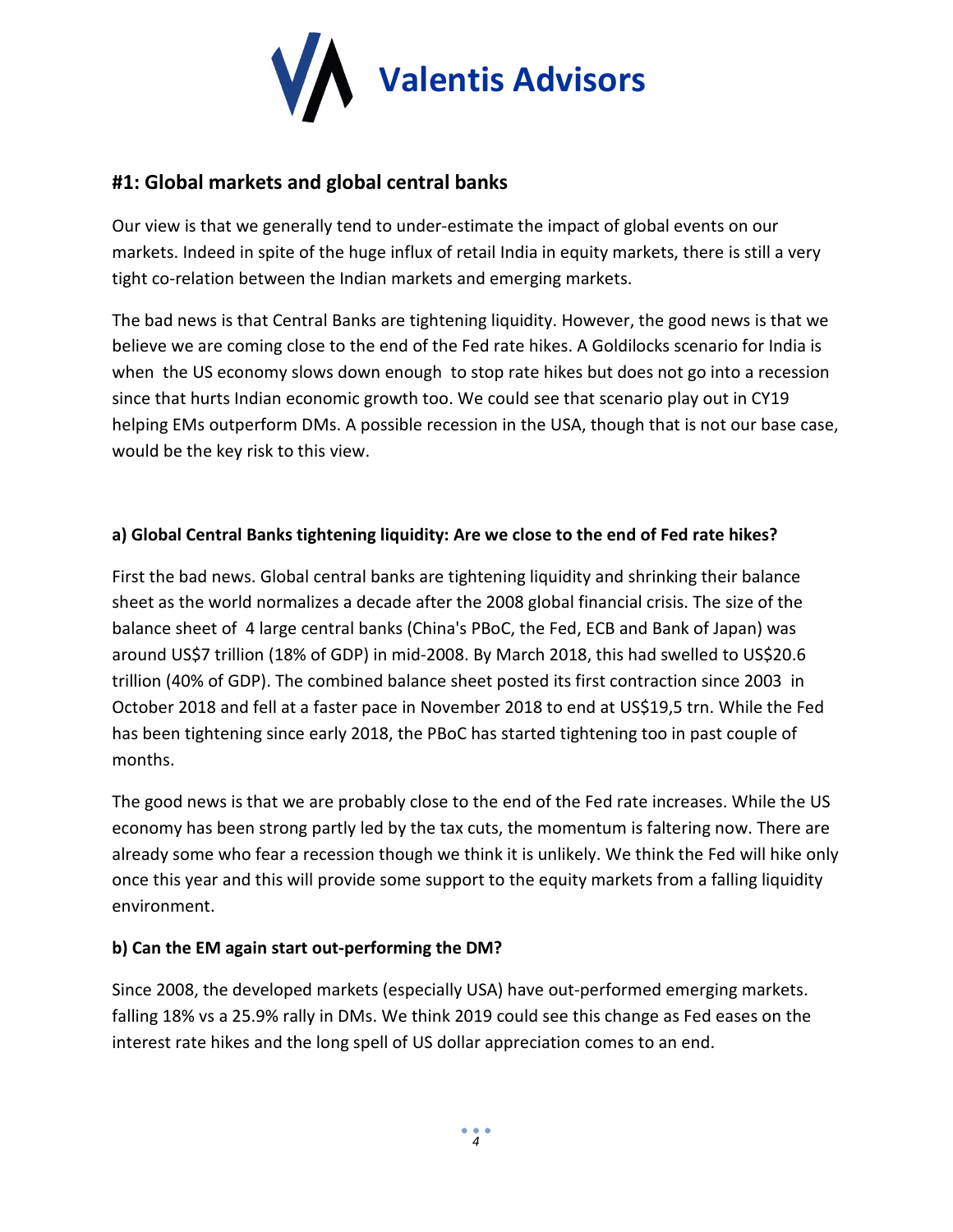



#### **Chart 2: EM outperforms DM in a depreciating US\$ environment**

### **#2: How significant is elections for the markets?**

Elections and politics probably occupy more attention and mind space of equity market investors than it deserves.

- 1. The run up to elections has generally been good for equity markets. Buying 6 months before elections and selling on the day before counting of results has mostly given a positive return.
- 2. The day of counting leads to very volatile markets depending on the Government market perceives as reform friendly. So the Vajpayee Government loss in 2004 (and UPA-1 came to power) led to a major negative day but when the same UPA got reelected in 2009, markets rejoiced.
- 3. Yet, the first day reaction of the market to any Government does not reflect how the equity markets will react to the Government a year later. The chart below shows enough instances where the first day reaction has proved wrong a year later.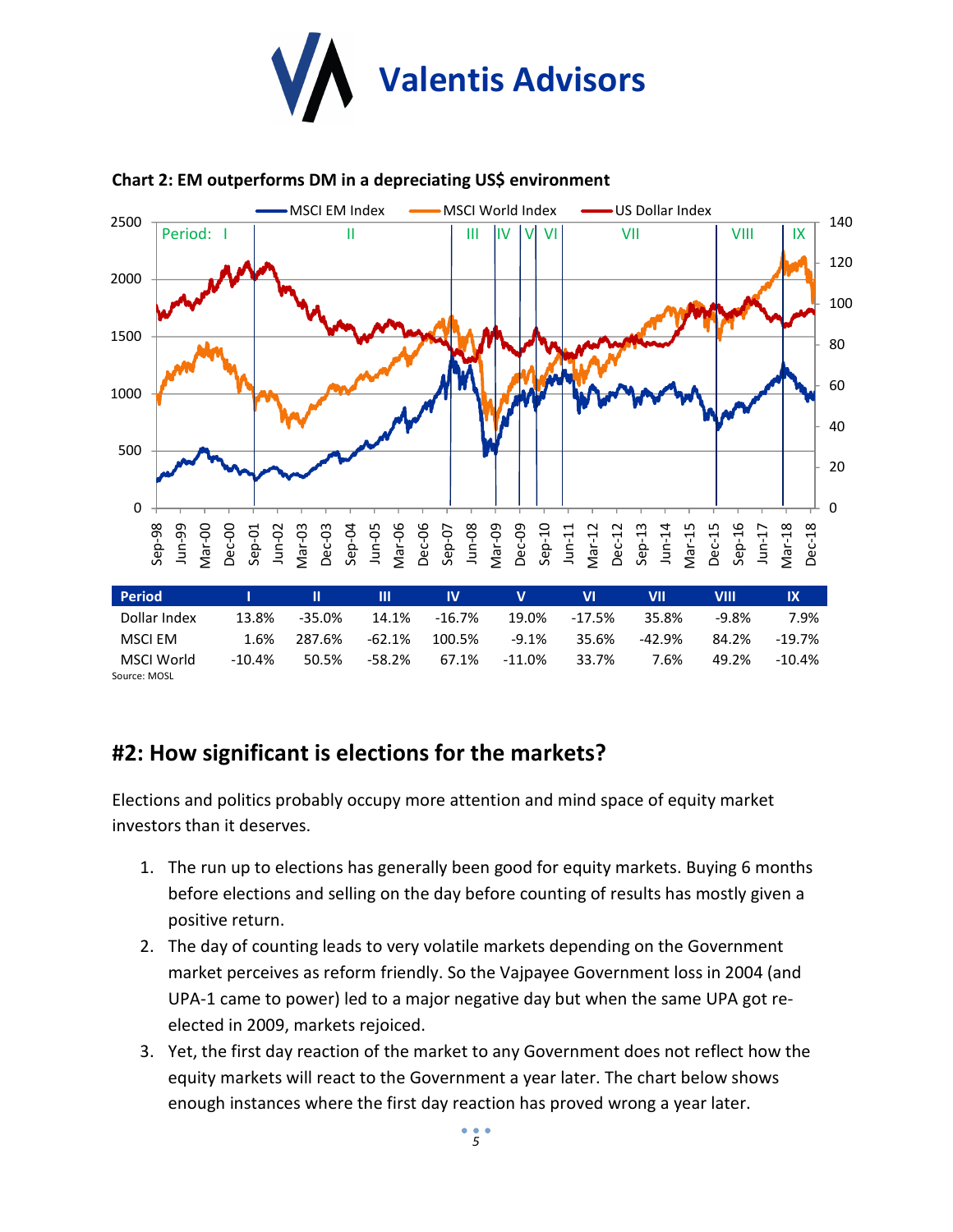

4. Generally markets are positive 6 months and 12 months post elections as the market focus shifts to more fundamental issues.

| <b>Result Date</b>                                                  | <b>Prime Minister</b>      | <b>Ruling Party/Alliance</b> | <b>Pre-elections</b> |             | <b>Returns (%) post-elections</b> |                |       |                    |
|---------------------------------------------------------------------|----------------------------|------------------------------|----------------------|-------------|-----------------------------------|----------------|-------|--------------------|
|                                                                     |                            |                              | 6 <sub>m</sub>       | 3m          | 3D                                | 3 <sub>m</sub> | 6m    | 12 <sub>m</sub>    |
| 1-Dec-89                                                            | V.P. Singh/Chandra Shekhar | <b>National Front</b>        | 0                    | $-6$        | 0                                 | 0              | 16    | 75                 |
| 20-Jun-91                                                           | P.V. Narasimha Rao         | Congress                     | 25                   | 14          | $-2$                              | 37             | 40    | $\left(131\right)$ |
| 10-May-96                                                           | Dev Gowda/I.K. Gujral      | United Front                 | 11                   | 17          | $\mathcal{P}$                     | $-5$           | $-17$ | $\Omega$           |
| 27-Feb-98                                                           | Atal Bihari Vajpayee       | <b>BJP &amp; Allies</b>      | -9                   | $\mathbf 0$ | 4                                 | 2              | $-20$ | -6                 |
| 6-Oct-99                                                            | Atal Bihari Vajpayee       | <b>BJP &amp; Allies</b>      | 32                   | 8           |                                   | 15             | 4     | $-12$              |
| 13-May-04                                                           | Manmohan Singh             | Congress & Allies            | 8                    | $-9$        | $-17$                             | $-5$           | 10    | 19                 |
| 15-May-09                                                           | Manmohan Singh             | Congress & Allies            | 30                   | 29          | 17                                | 27             | 38    | 38                 |
| $16$ -May- $14$                                                     | Narendra Modi              | BJP                          | 17                   | 18          | $\overline{2}$                    | 9              | 17    | 16                 |
| <b>Average Return</b>                                               |                            |                              | 14                   | 9           | 2                                 | 10             | 11    | 33                 |
| Source: Valentis research, Election Commission of India, ACE Equity |                            |                              |                      |             |                                   |                |       |                    |
| <b>First reaction of</b><br>Only 1 negative in                      |                            |                              |                      |             |                                   |                |       |                    |

**market is not necessarily correct**

**Table 2: Stock market returns (%) – Pre & post elections: Why worry about elections?**

**#3: Will earnings finally deliver? We think earnings can double in next 4-5 years** 

**run-up to elections** 

The earnings recovery in India has been an elusive hope for the market. Yet, like the wolf which finally comes when everyone has given up, we think FY20 will see a surge in earnings growth in India. Indeed, earnings growth was recovering in India but the squeeze on NBFCs post the ILF&S fiasco has put pressure on near term earnings recovery.

We must point out that the 20% growth we expect in FY20 is largely dependent on a surge in earnings of corporate banks as NPL provisioning eases. More than 50% of the earnings growth is driven by corporate banks and hence some may argue that this is not a real earnings recovery. However, by a similar argument, a large part of the slow earnings growth was also driven by a sharp reduction in profitability of banks due to high provisioning requirements.

Typically when earnings momentum picks up, we tend to start seeing upgrades. Even if earnings do not expand at the 26% CAGR that we saw in the previous cycle from FY03-08 given that global economies won't be as supportive, we think a 15-16% CAGR over next 5 years is likely.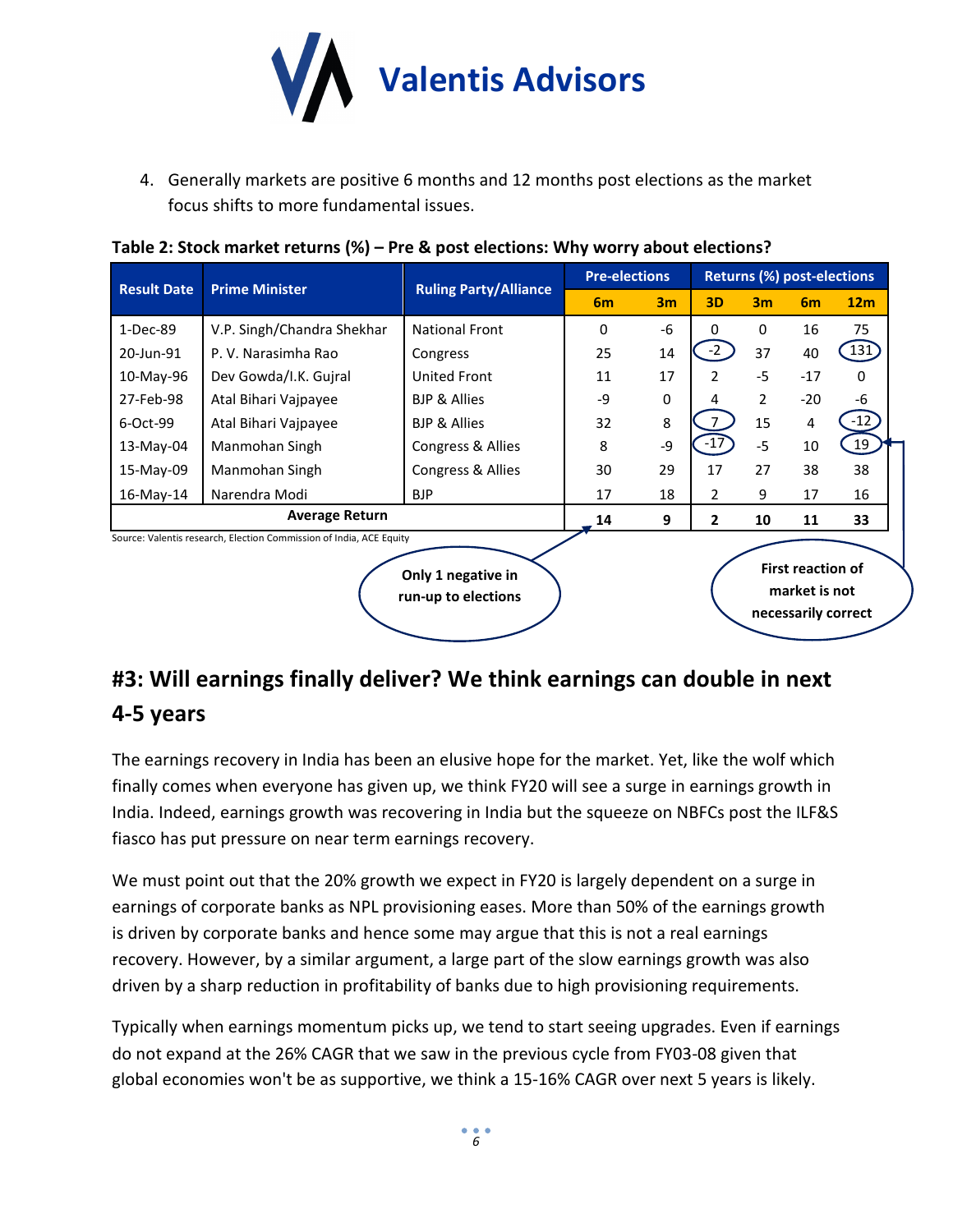



#### **Chart 3: Earnings growth trend: Cusp of earnings recovery?**

Source: MOSL

# **Why we think earnings can accelerate?**

- 1. With no capex over the past 10 years, we are seeing capacity utilization levels pick up. Even assuming growth remains sluggish, we could see capacity utilization hit close to 80% in India.
- 2. Thus volume growth will probably be accompanied by pricing power for corporates. We see a sharp improvement in margins led by operating leverage as capacity utilization picks up. In the initial stage, free cash flows will be strong as companies don't need to add capacity. Over 24 months, probably capex cycle will start again.
- 3. Banks have dragged earnings growth as RBI tightened NPL recognition norms. We think a large amount of provisioning is behind us. As the IBC stabilizes over next 6-12 months, we think there is a possibility of recoveries being higher than the written down value of the loan. Banks will provide a huge fillip to earnings growth.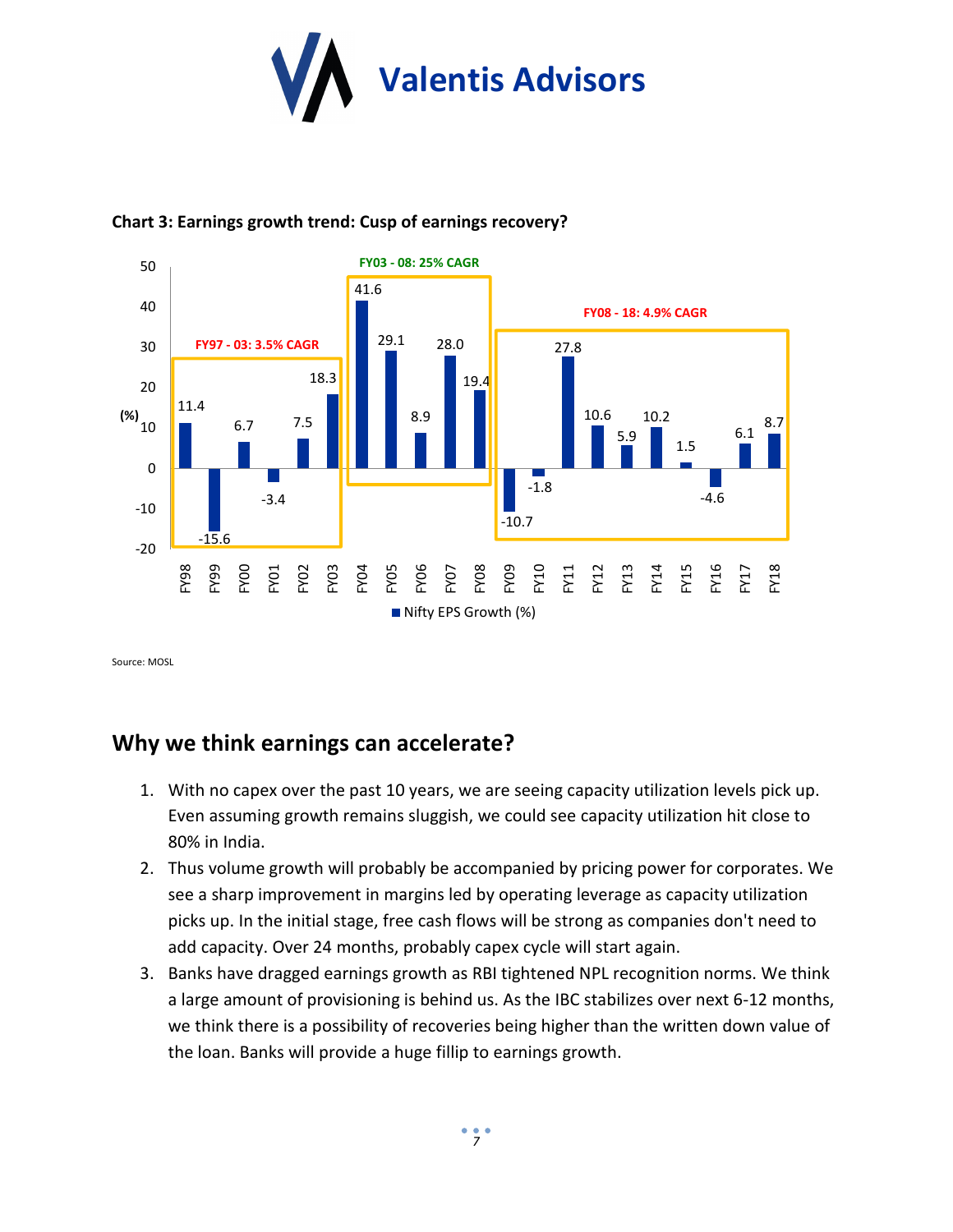

# **#4: Valuations still slightly higher than fair value**

At the beginning of CY18, valuations were clearly expensive. After a year of time correction, we are seeing valuations cheaper but at a 18x 1-year forward earnings still higher than historical averages. This puts lot of onus on earnings. Assuming our view of earnings recovery in FY20 holds, we would expect FY20 Nifty EPS at around Rs630. Over the course of 2019 we expect single digit returns from the market. Near term, we could either see a long spell of time correction or more likely a price correction closer to the recent lows of 10,000-10,200 on the Nifty which takes markets to valuations in line with historic averages of 16x. This would provide a better buying opportunity.



#### **Chart 4: P/E Valuation - Still at premiums to historic averages**

### **#5: In 2019, small and mid-caps will outperform large caps**

We think over the next 2 years, small and mid-caps will do better than large cap led by:

- 1. Valuation differential now in line with averages: Mid and large caps were expensive relative to large caps at the beginning of CY18. But after the sharp under-performance of mid and large caps, relative valuation differentials are now in line with long term averages.
- 2. Typically mid-caps do better in an earnings recovery phase than the large caps. Given we expect an accelerating earnings over next few years, we think mid-caps and smallcaps will show better growth than large caps.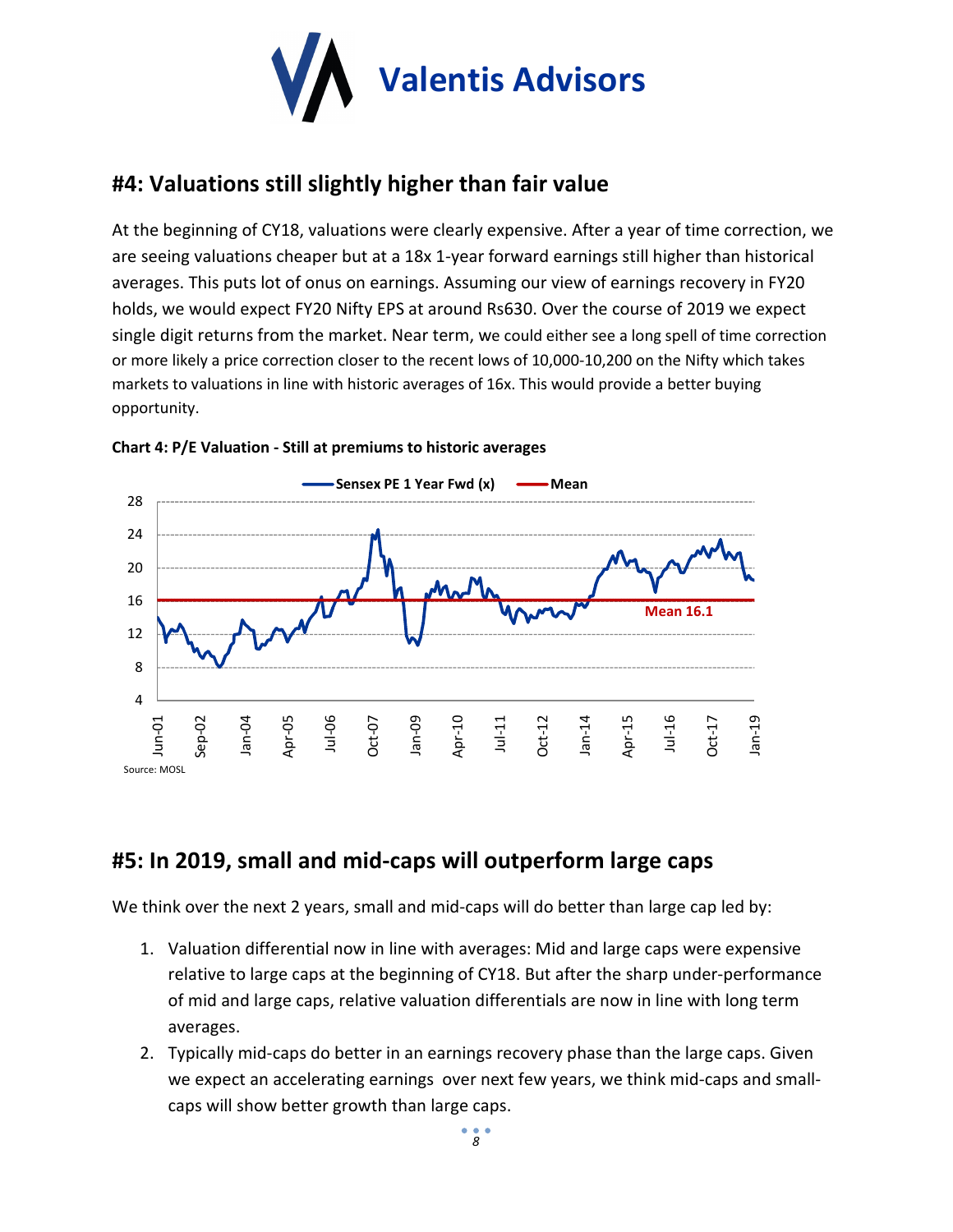

# **History favors small and mid-caps**

The table below maps out the performance of small, mid and large cap indices over the past 18 years (since data is available for the mid-cap index). Based on these trends, there is a very high probability that mid-caps and small-caps will outperform the large caps as well as give a positive return.

- 1. There have been 5 negative years for the mid-cap indices over the past 18 years. But there are no consecutive negative years. Thus, if history holds, the year after a negative year will be a positive for mid-caps.
- 2. There have been 6 occasions when the mid-cap indices under-performed the large cap indices (including 2018). In the next year, the mid-caps always outperformed the large caps and recouped the under-performance of the previous year,
- 3. The 19% under-performance of the mid-caps (and the 32% of the small caps) to the large cap index is the largest under-performance we have seen since the indices began.

| Year             | <b>Nifty Index</b> | <b>MidCap Index</b> | <b>Difference</b> | <b>SmallCap Index</b> | <b>Difference</b> |
|------------------|--------------------|---------------------|-------------------|-----------------------|-------------------|
| <b>CY01</b>      | $-16%$             | $-30%$              | $-15%$            | N.A.                  | N.A.              |
| <b>CY02</b>      | 4%                 | 25%                 | 21%               | N.A.                  | N.A.              |
| <b>CY03</b>      | 74%                | 143%                | 70%               | N.A.                  | N.A.              |
| CY <sub>04</sub> | 11%                | 25%                 | 15%               | 35%                   | 25%               |
| <b>CY05</b>      | 34%                | 33%                 | $-1%$             | 61%                   | 27%               |
| <b>CY06</b>      | 41%                | 28%                 | $-14%$            | 41%                   | 0%                |
| <b>CY07</b>      | 53%                | 78%                 | 25%               | 85%                   | 32%               |
| <b>CY08</b>      | $-51%$             | $-59%$              | $-8%$             | $-70%$                | $-20%$            |
| CY <sub>09</sub> | 72%                | 97%                 | 25%               | 106%                  | 33%               |
| CY10             | 18%                | 18%                 | 1%                | 17%                   | $-1%$             |
| <b>CY11</b>      | $-25%$             | $-32%$              | $-7%$             | $-34%$                | $-10%$            |
| <b>CY12</b>      | 28%                | 41%                 | 13%               | 39%                   | 10%               |
| <b>CY13</b>      | 6%                 | $-6%$               | $-12%$            | $-8%$                 | $-14%$            |
| CY14             | 31%                | 56%                 | 24%               | 54%                   | 23%               |
| <b>CY15</b>      | $-4%$              | 7%                  | 11%               | 7%                    | 11%               |
| CY16             | 3%                 | 6%                  | 3%                | 1%                    | $-2%$             |
| CY17             | 29%                | 47%                 | 19%               | 57%                   | 29%               |
| <b>CY18</b>      | 3%                 | $-15%$              | $-19%$            | $-29%$                | $-32%$            |
| Average          | 17%                | 26%                 | 8%                | 24%                   | 7%                |

#### **Table 3: Midcaps outperformed 11 out of 18 years**

Source: Valentis research, ACE Equity